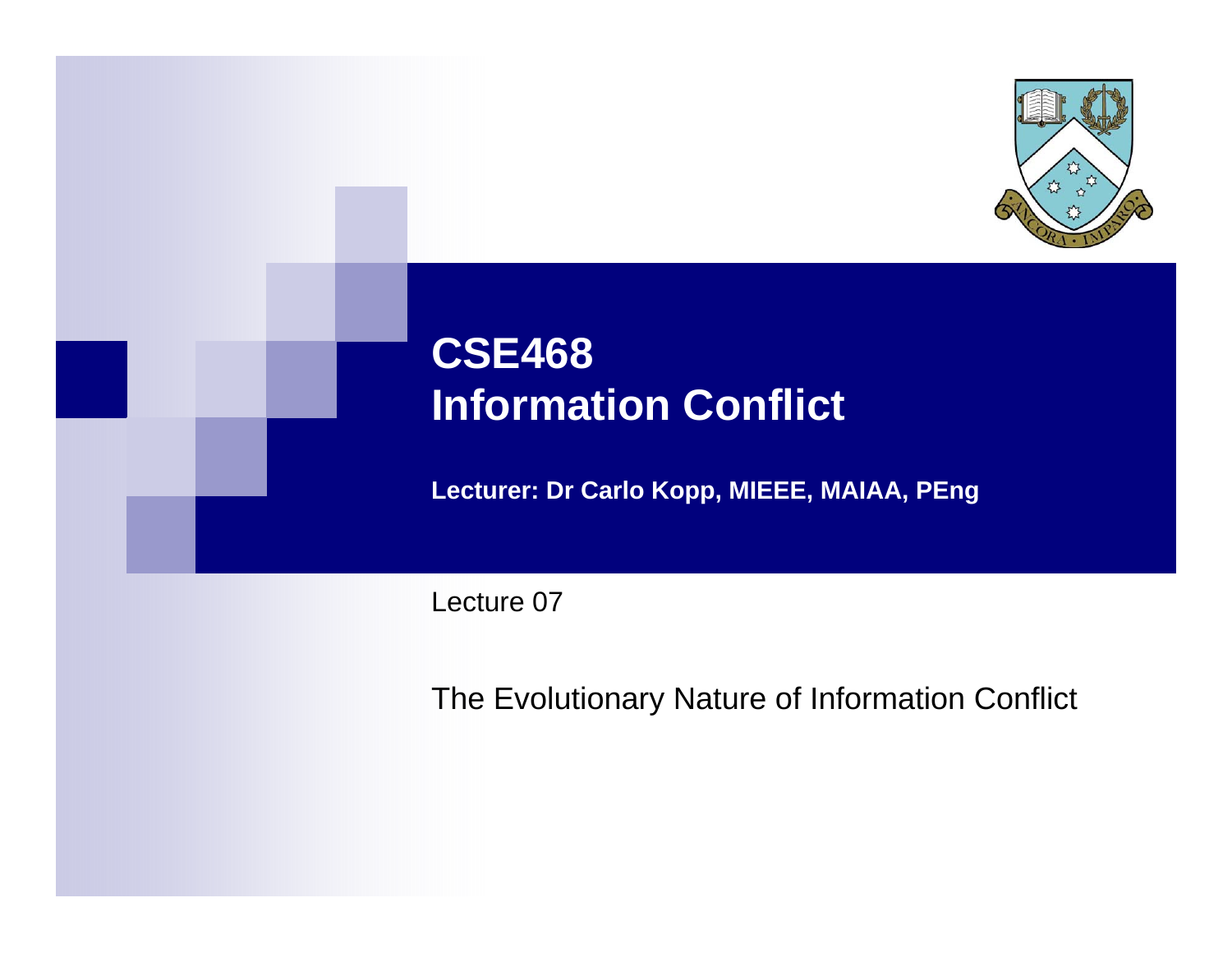

# **Reference Sources and Bibliography**

#### $\mathbb{R}^3$ **References:**

- **1. Kopp, Carlo; Mills, Bruce,** *Information Warfare And Evolution,*  **Conference Paper, Proceedings of the 3rd Australian Information Warfare & Security Conference 2002. [Slides](http://www.csse.monash.edu.au/%7Ecarlo/archive/PAPERS/_JIW-2002-2-CK-BIM-S.pdf) (PDF).**
- **2. Dorak M.T., Mimicry webpage at <http://dorakmt.tripod.com/evolution/mimicry.html>**
- **3. Franks D.W. and Noble J. , The Origins of Mimicry Rings, Artificial Life VIII, Standish, Abbass, Bedau (eds)(MIT Press) 2002. pp 186–191,**

**<http://www.alife.org/alife8/proceedings/sub2852.pdf>**

- **4. Badcock C. (1995),** *PsychoDarwinism***. Harper-Collins., London, UK.**
- **5. Dawkins R. (1982),** *The Extended Phenotype, The Gene as the Unit of Selection***. W. H. Freeman & Co., Oxford, UK.**
- **6. Dawkins R. (1996),** *Climbing Mount Improbable***. W. W. Norton & Co., New York, USA, 1996.**

**3/19/2006**

© 2006, Monash University, Australia 2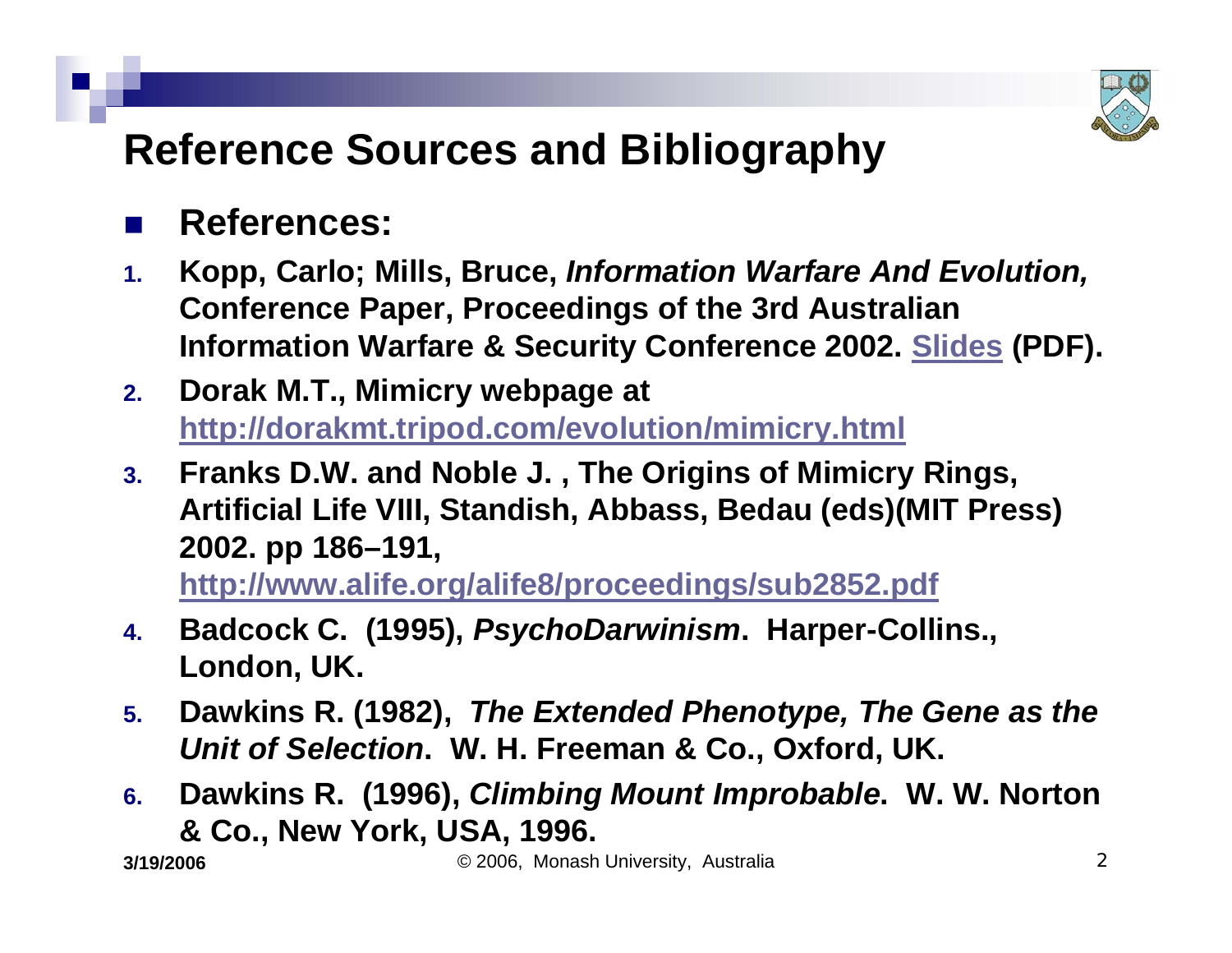

## **Reference Sources and Bibliography**

- **7. Eberhard W. G. (2000), Spider Manipulation by Wasp Larvae.**  *Nature***, 406:255 – 256, 20 July.**
- **8. Jackson R, and Moffet M. W. (1996), Portia Spider: Mistress of Deception.** *National Geographic***, :, November.**
- **9. Preston-Mafham K. & R. (2000),** *The Natural World of Bugs and Insects***. PRC Publishing Ltd, London, UK.**
- **10. Randall J. E. et al. (1997),** *Fishes of the Great Barrier Reef and Coral Sea***. University of Hawai'i Press / Crawford House Publishing, Bathurst, Australia.**
- **11. Stous H. (1997), A Review of Predation in Photuris, and its Effects on the Evolution of Flash Signaling in Other New World Fireflies. Technical report, Colorado State University, Dept of Entomology.**
- **12. Wills C. (1989),** *The Wisdom of the Genes; New Pathways in Evolution***. Harper Collins, New York, USA.**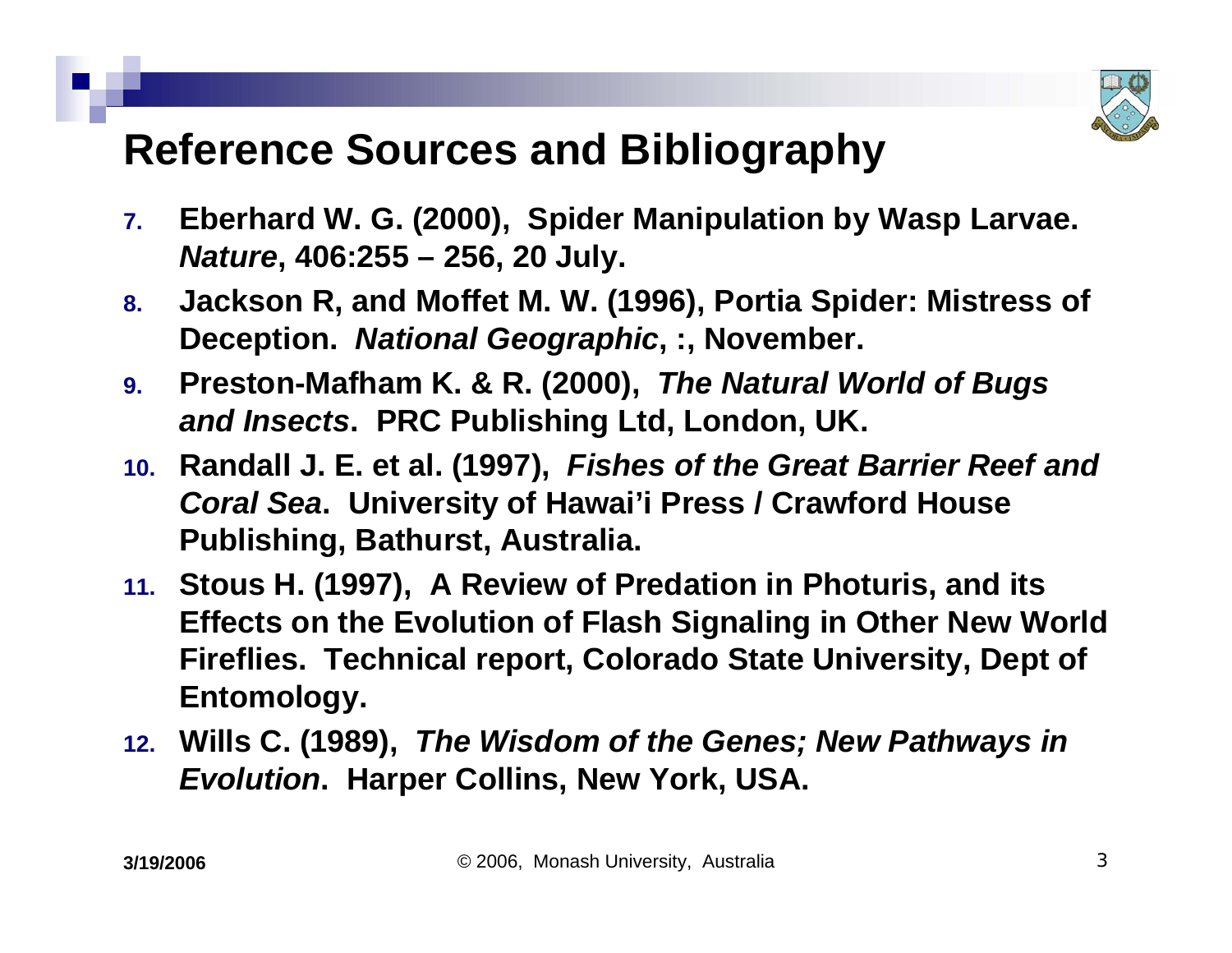

# **Information Conflict vs Evolution [Kopp/Mills]**

- **Hypothesis (1):** *Information Conflict can be shown to be a very fundamental survival technique which has been and is widely used by biological organisms of unusually diverse species.*
- *Why is this so?*
- Energy, material, time and safety are all scarce resources that are required by biological entities.
- The need for each of these can be reduced by structural changes in a biological entity which effectively encode more efficient methods of achieving reproduction.
- Biological entities which acquire this information become more numerous.
- The body of each biological entity is a record of information about the environment which evolution has succeeded in encoding in the body.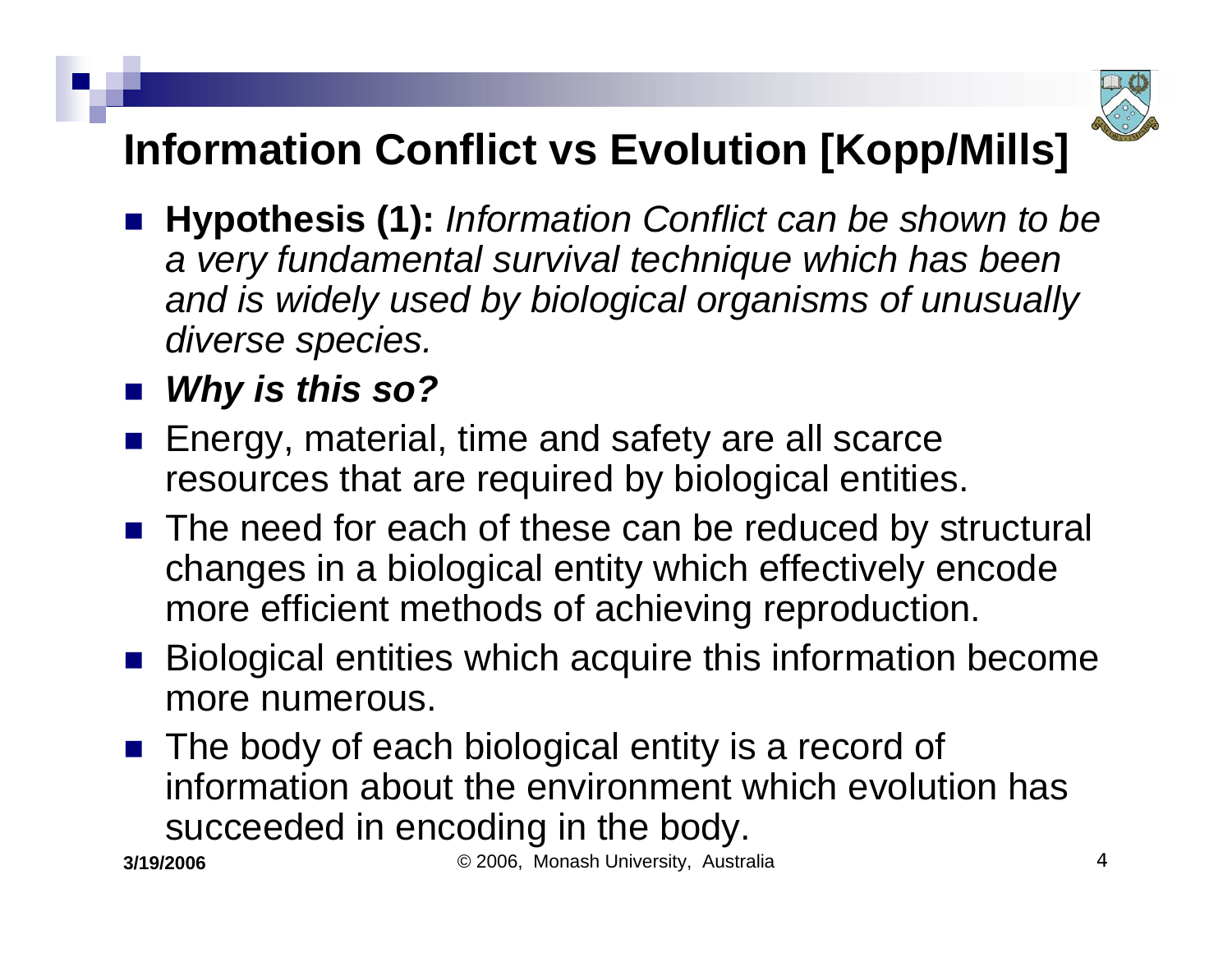

# **Information Conflict vs Evolution (2)**

- $\mathbb{R}^3$  Broadly, to exploit information to effect a change in the surrounding environment that information must be applied against an entity which is unstable or metastable.
- Consequently, a small amount of energy can effect a large change.
- **The most unstable entity in the environment of any** biological entity will be other biological entities.
- These form a resource of enormous potential to an evolving species.
- A priori we could not expect this resource to be ignored.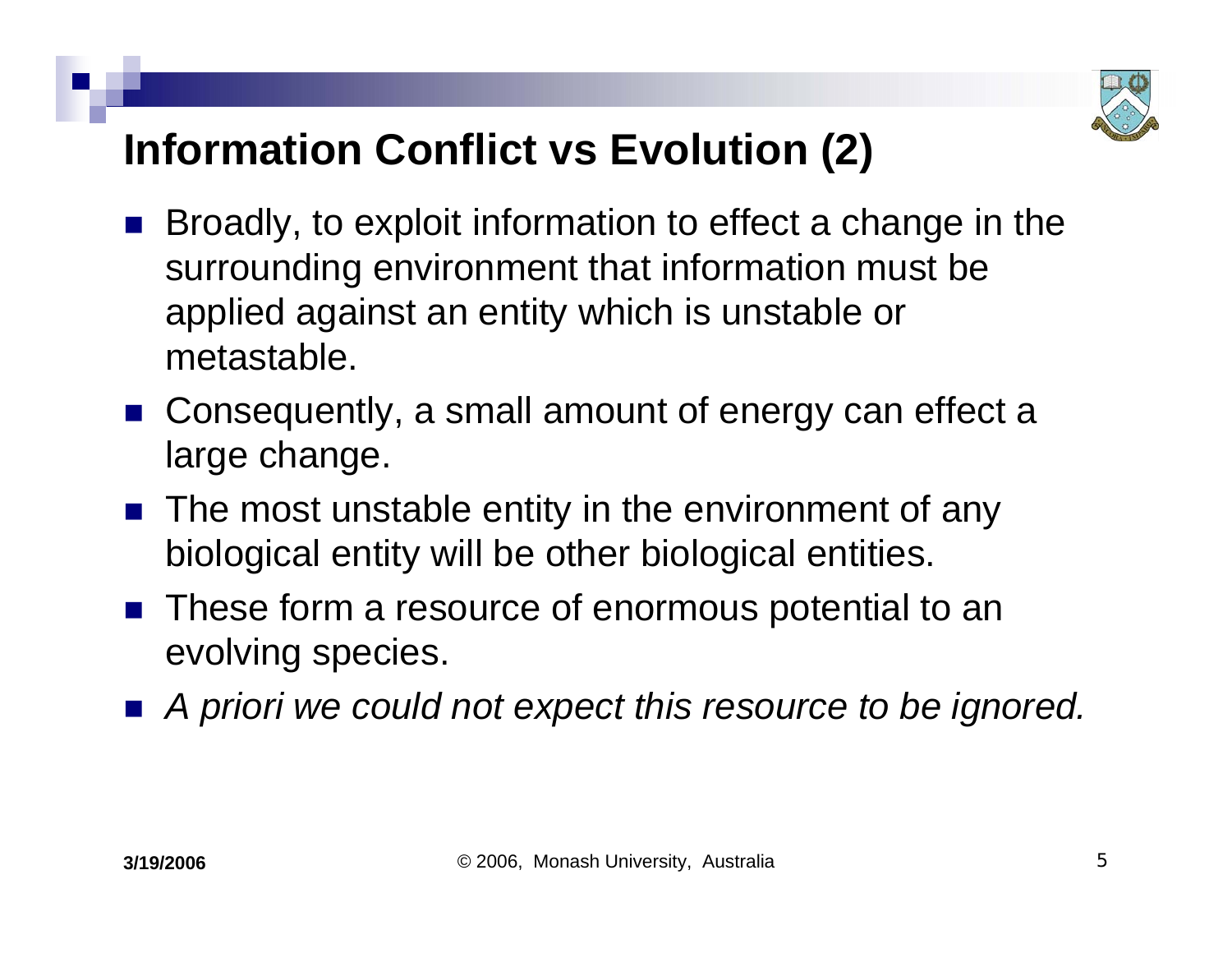

# **Information Conflict vs Evolution (3)**

- $\mathbb{R}^3$  Many species have sensors to detect food and predators.
- 1.If food is fast enough it can run away;
- 2.but if not, then it can hide, so as not to be seen;
- 3. it can pretend to be a poisonous insect;
- 4.It can spit in the eyes of the predator.
- $\mathbb{R}^3$  These very common behaviours cover the first three of the canonical strategies explicitly.
- $\mathbb{R}^3$  Examples of subversion are also very common, but often require a more subtle examination to detect.
- $\mathbb{R}^2$  Compound strategies are used very often in nature, and thus careful analysis is important.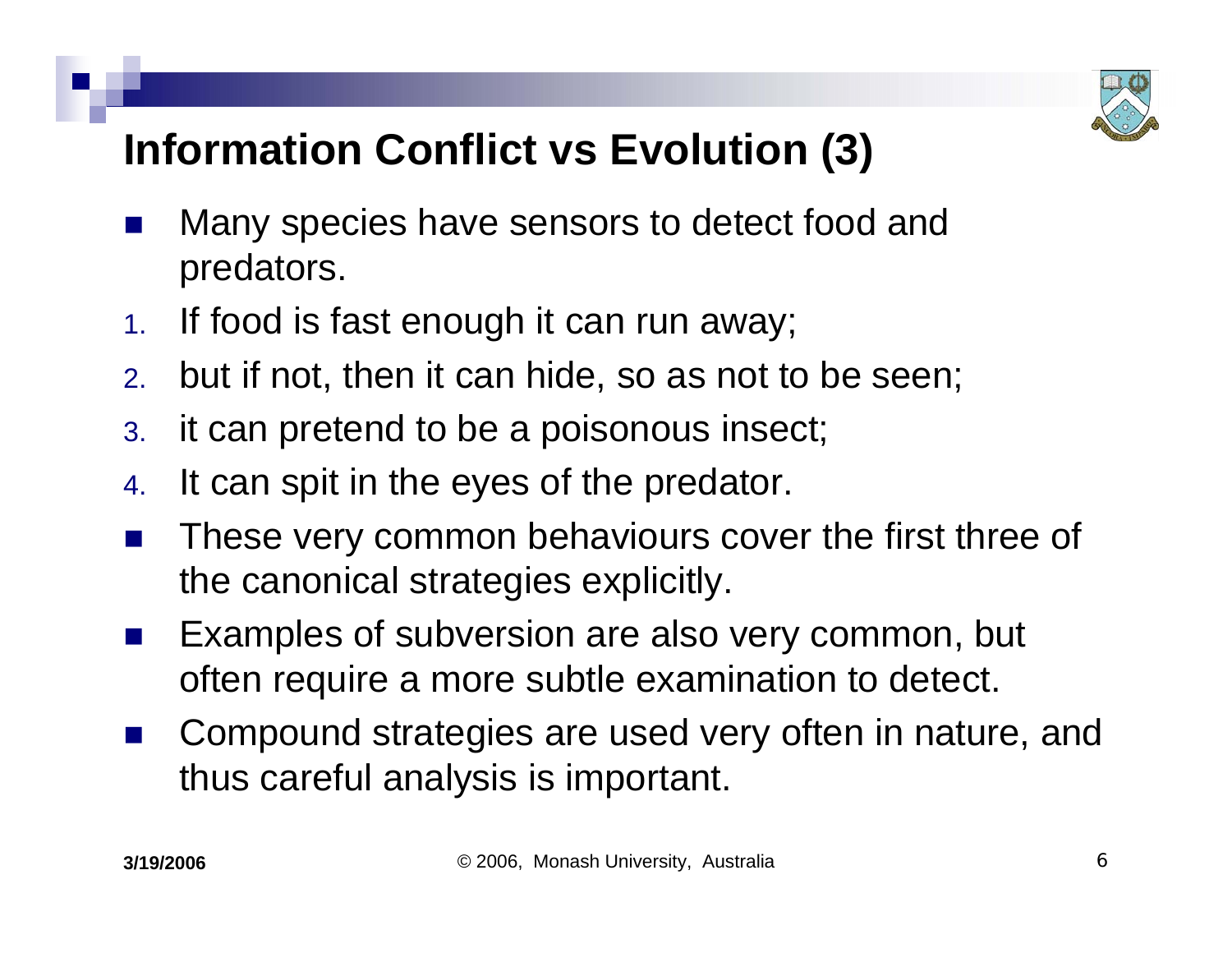

## **Demonstrating Generality (1)**

- $\mathbb{R}^3$  To demonstrate the generality of Hypothesis (1), it is necessary to find a set of examples which meet the following criteria:
- *1. The species employs one or more than one of the four canonical strategies to aid in its survival.*
- *2. Multiple species which are not closely related, and preferably exist in diverse environments, employ the same subset of the four canonical strategies to aid in their survival.*
- *3. Closely related species exist to the examples found, which do not employ any of the four canonical strategies to aid in their survival.*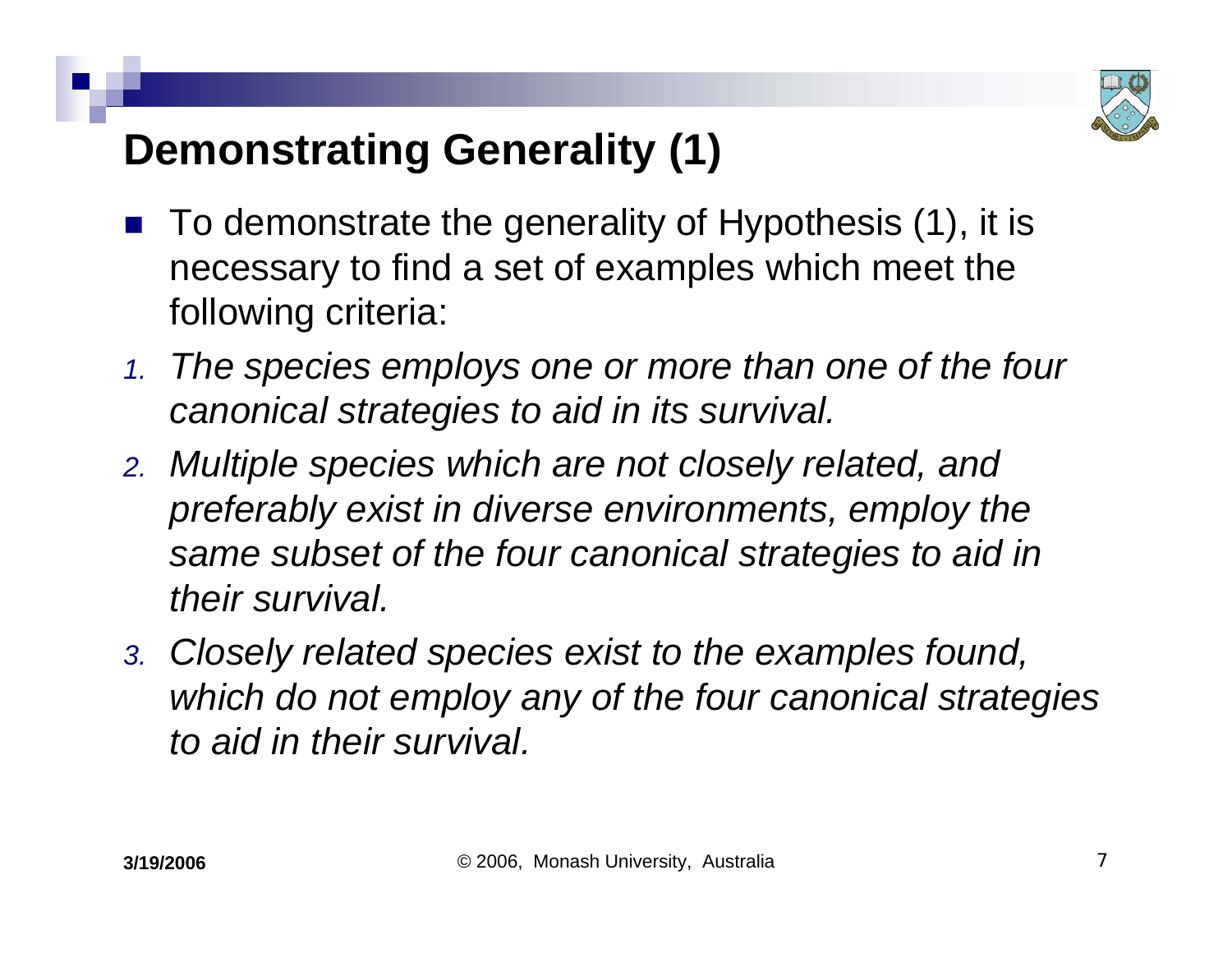

# **Demonstrating Generality (2)**

- $\mathbb{R}^3$  Evolutionary theorists argue that specific features in a species which improve its probability of individual survival and reproduction will be propagated, at the expense of features which impair the probability of individual survival and reproduction, refer (Dawkins, 1996) and (Wills, 1989).
- A set of species which share the common attribute of using a set of the four canonical Information Conflict strategies, yet are not closely related biologically, could only have developed the use of this set of strategies under evolutionary survival pressure, as the absence of a near common ancestor denies the immediate inheritance of the trait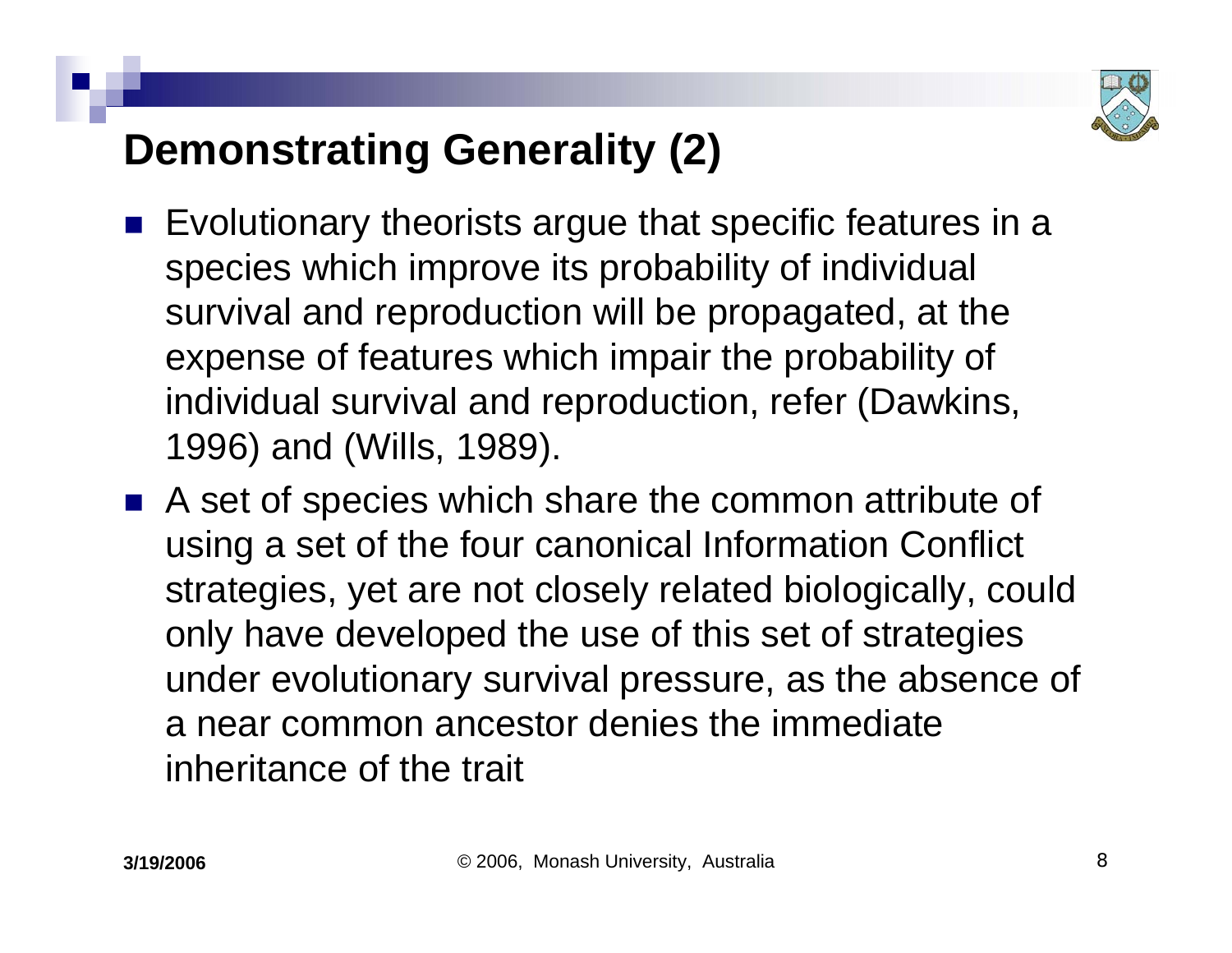

## **Degradation in Nature**

- $\mathbb{R}^3$  Degradation as a strategy is mostly manifested as camouflage, intended to prevent visual detection of the species in question.
- **Herbivores employ this strategy to evade predators.**
- **Predators use this strategy to support ambush attacks,** especially where the predator lacks the speed or persistence of the prey.
- There are very few species where camouflage is not the predominant strategy used to aid survival.
- The overwhelming number of instances which satisfy the criteria for Hypothesis (1) make an irrefutable case for degradation as an evolved survival aid.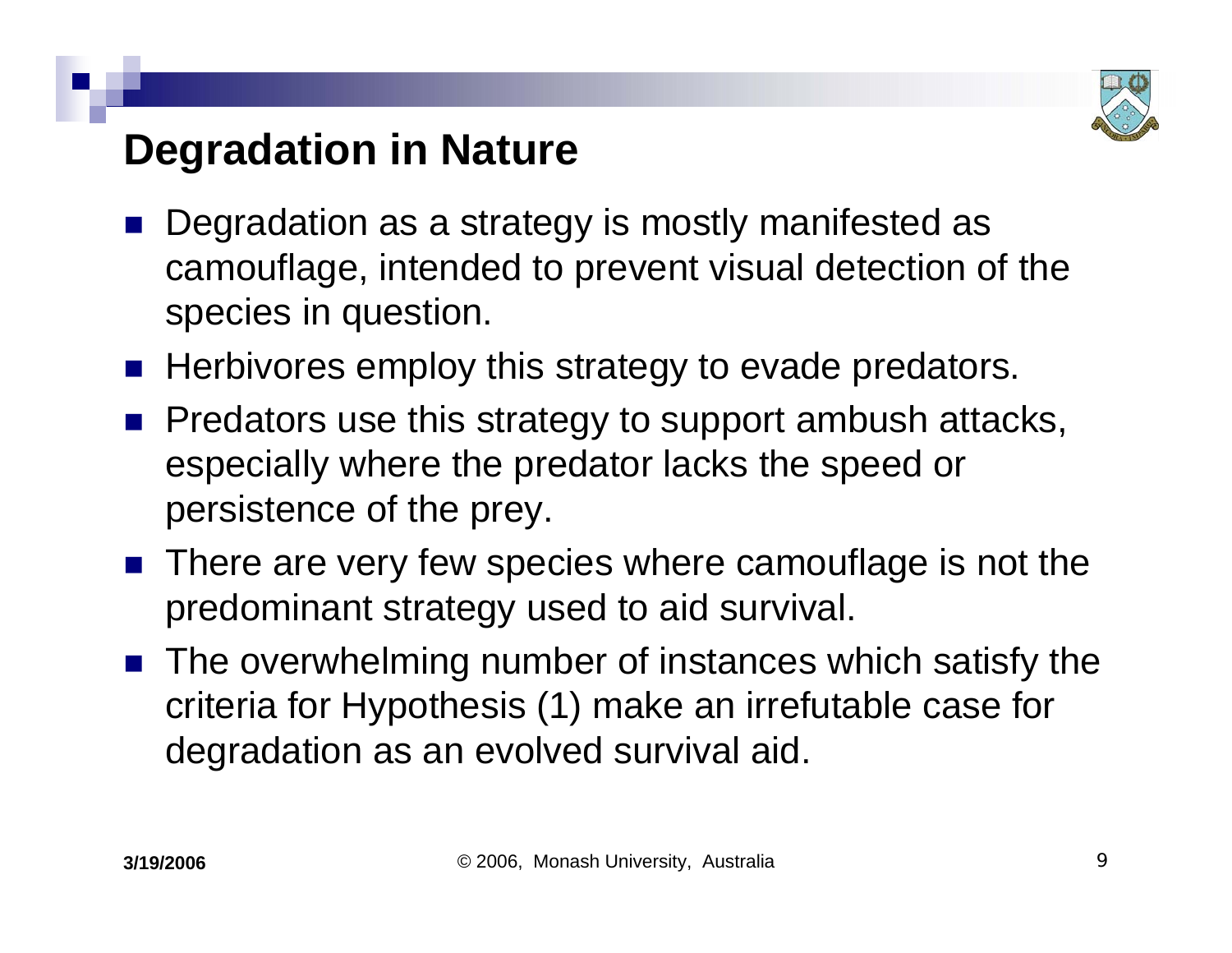

## **Degradation in Nature - Examples**

- F. **Orthoptera - Grasshoppers, Crickets and Katydids:** this order is large with »20,000 species cited. Most of these are exceptionally well camouflaged in colour, texture and frequently also shaped to blend against their habitat and evade predators. Many species have camouflage which is uniquely adapted to hide against dead leaves, bare dirt, grasses, stones and green foliage.
- **Mantodea - Mantids:** these predators lack agility and hunt primarily by ambush, therefore the effectiveness of their camouflage will reflect directly in how many meals they have. Species which have remarkably effective camouflage are the Brazilian *Acanthrops falcataria* which hides as a dead leaf, the Indian *Humbertiella ceylonica* which hides against tree bark - a very wide range of mantids hide against green foliage.
- **Phasmatodea - Stick and Leaf Insects:** these slow moving herbivores have evolved camouflage in their shape, colour, texture and movement, to hide from predators by resembling dead or live foliage.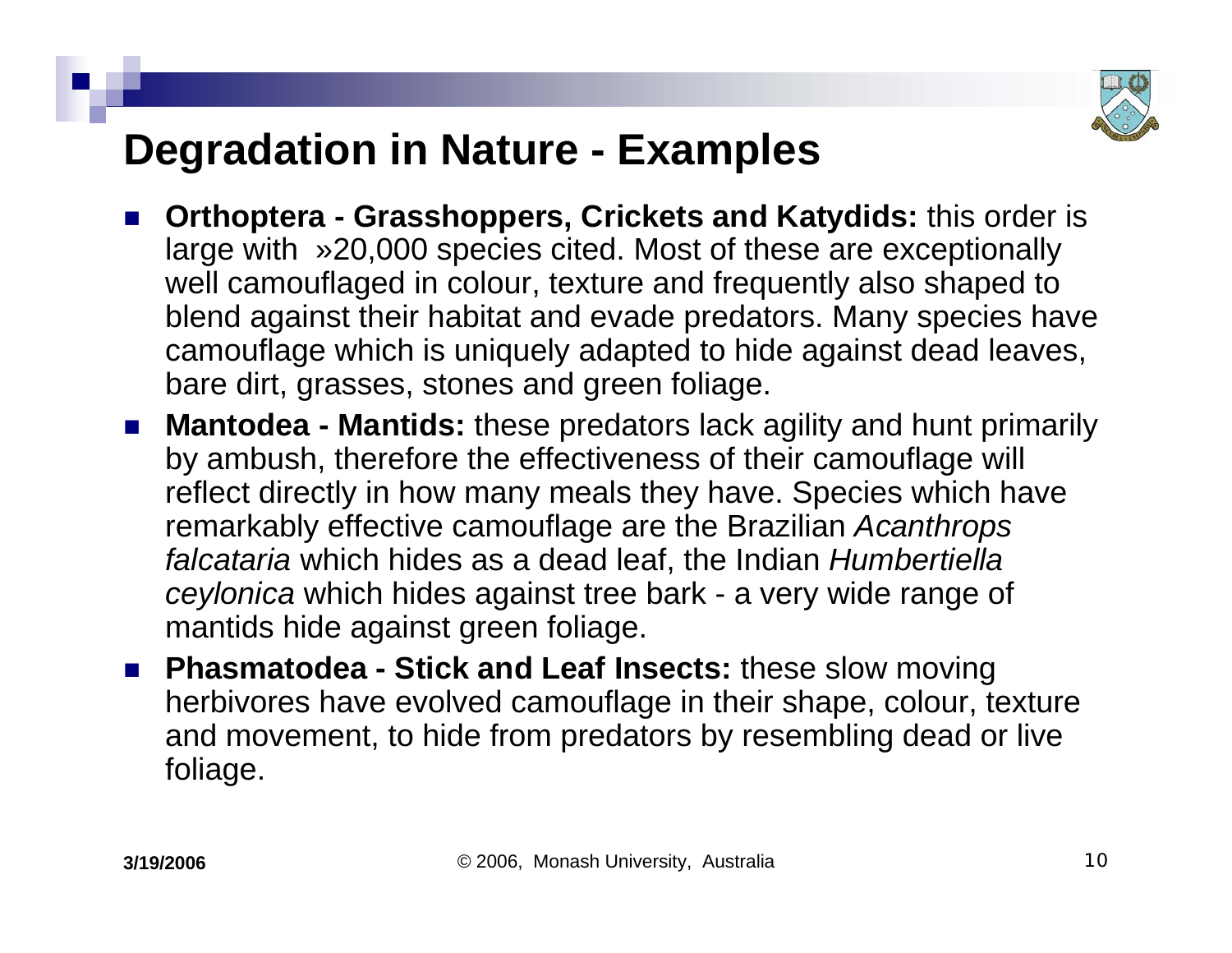

## **Degradation in Nature - Examples**

- H. **Arachneidae - Spiders:** from the perspective of camouflage, the most interesting spiders are the tree and ground dwelling ambush predators, such as the tarantulas in the Americas, huntsmen in Australia and baboon spiders of Africa.
- $\mathcal{L}^{\text{max}}_{\text{max}}$  **Orectolobidae - Wobbegong Sharks:** these sluggish bottom dwelling members of the shark family employ very effective camouflage to evade larger predators, and to facilitate predation upon smaller species.
- $\mathcal{L}^{\text{max}}_{\text{max}}$  **Soleidae, Pleuronectidae and Bothidae - Sole and Flounders:** these flatfish hide against the bottom and have diverse but well developed dorsal surface camouflage to evade predators.
- **Serranidae - Rockcods and Groupers:** many members of this reef dwelling family of predators have exceptionally well developed camouflage.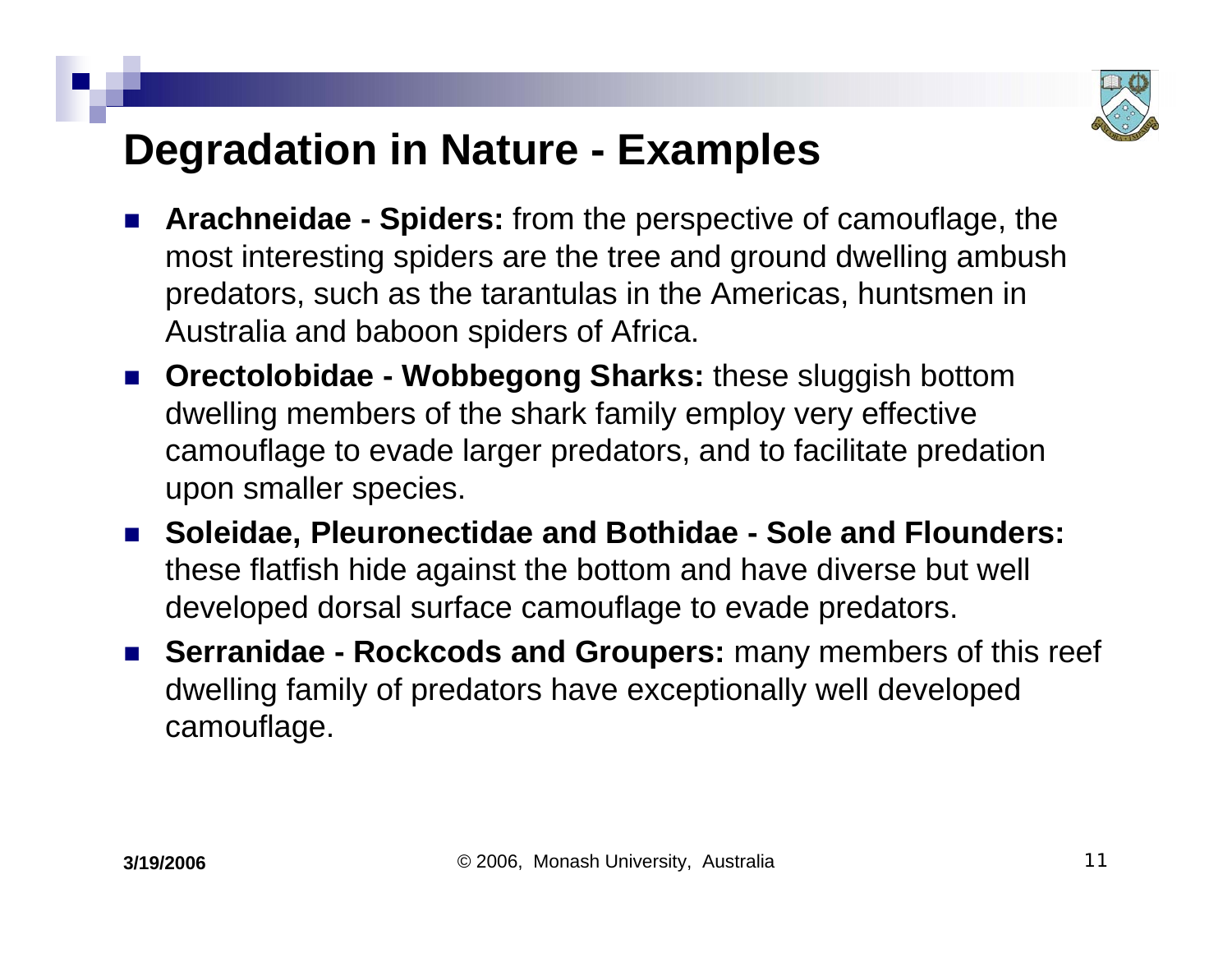

# **Corruption in Nature**

- $\mathbb{R}^3$  Deception and mimicry, where a species evolves the appearance of another to aid its survival, is not as common as camouflage but many excellent examples exist, refer (Preston-Mafham, 2000) and (Randall, 1997).
- **Biologists identify two types of mimicry:**
- **Batesian mimicry**: "First described by the British naturalist Henry Walter Bates in 1852. He found two unrelated but similarly marked families of Brazilian forest butterflies one of which (model) was poisonous to the birds and the other palatable ones (mimic) survived because of the resemblance to the poisonous ones. They usually mimic the aposematic coloration of the model species. In this kind of mimicry, the mimicking organism has evolved some features of a poisonous organism but is not poisonous itself." ([Dorak, 2004](http://dorakmt.tripod.com/evolution/mimicry.html)).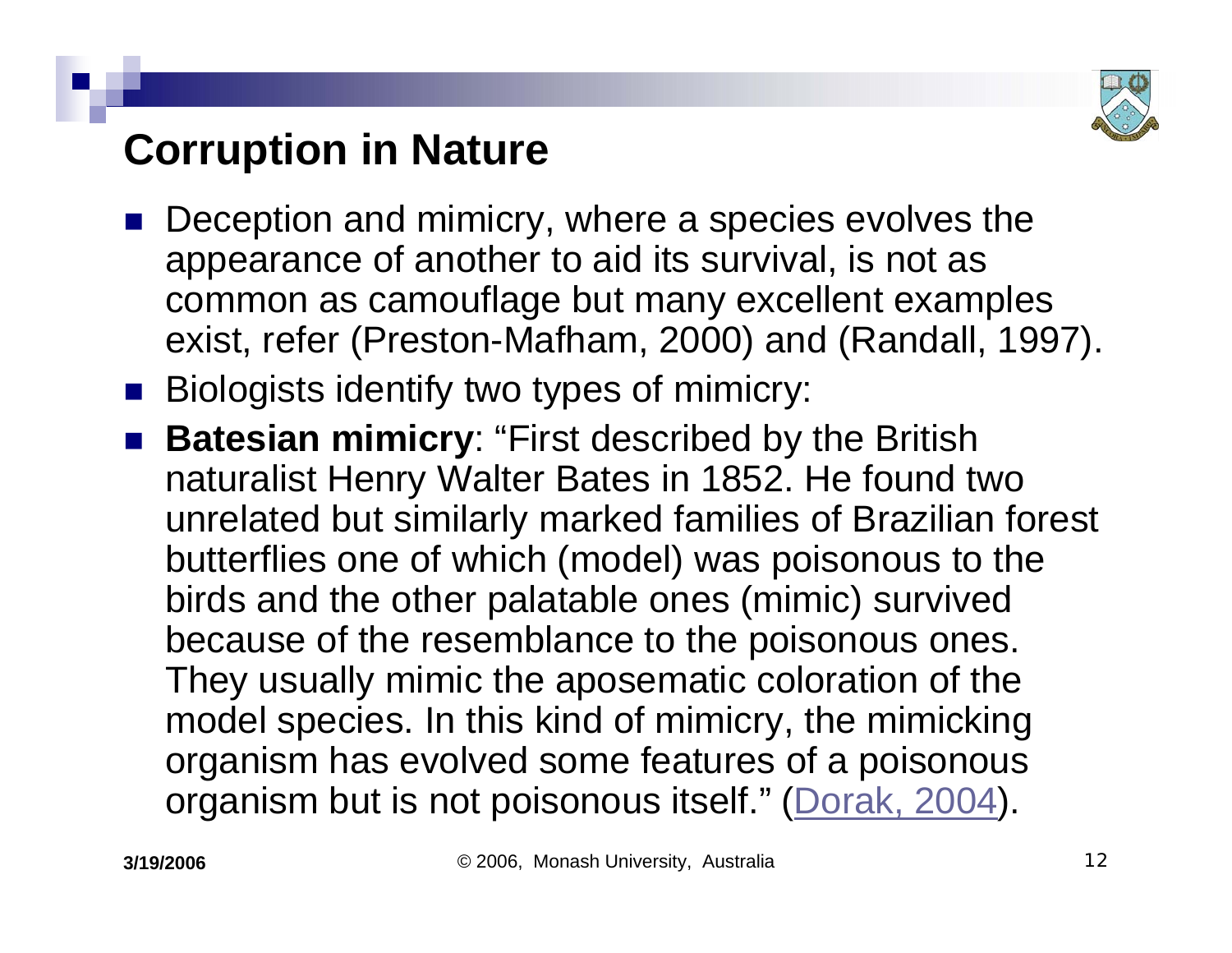

# **Corruption in Nature (2)**

 $\mathbb{R}^3$  **Mullerian mimicry**: "The German zoologist Fritz Muller proposed an explanation to Bates's paradox in 1878. Bates had observed a resemblance among several unrelated butterflies all of which were inedible. This paradoxical observation puzzled him. Muller realized that the explanation might lie in the advantage to one inedible species in having a predator learn from another. Once the predator has learned to avoid the particular conspicuous warning coloration with which it had its initial contact, it would then avoid all other similarly patterned species, edible or inedible. Maximum protection is gained by Mullerian mimics when all individuals have the same signal (signal standardization)." ([Dorak, 2004](http://dorakmt.tripod.com/evolution/mimicry.html)).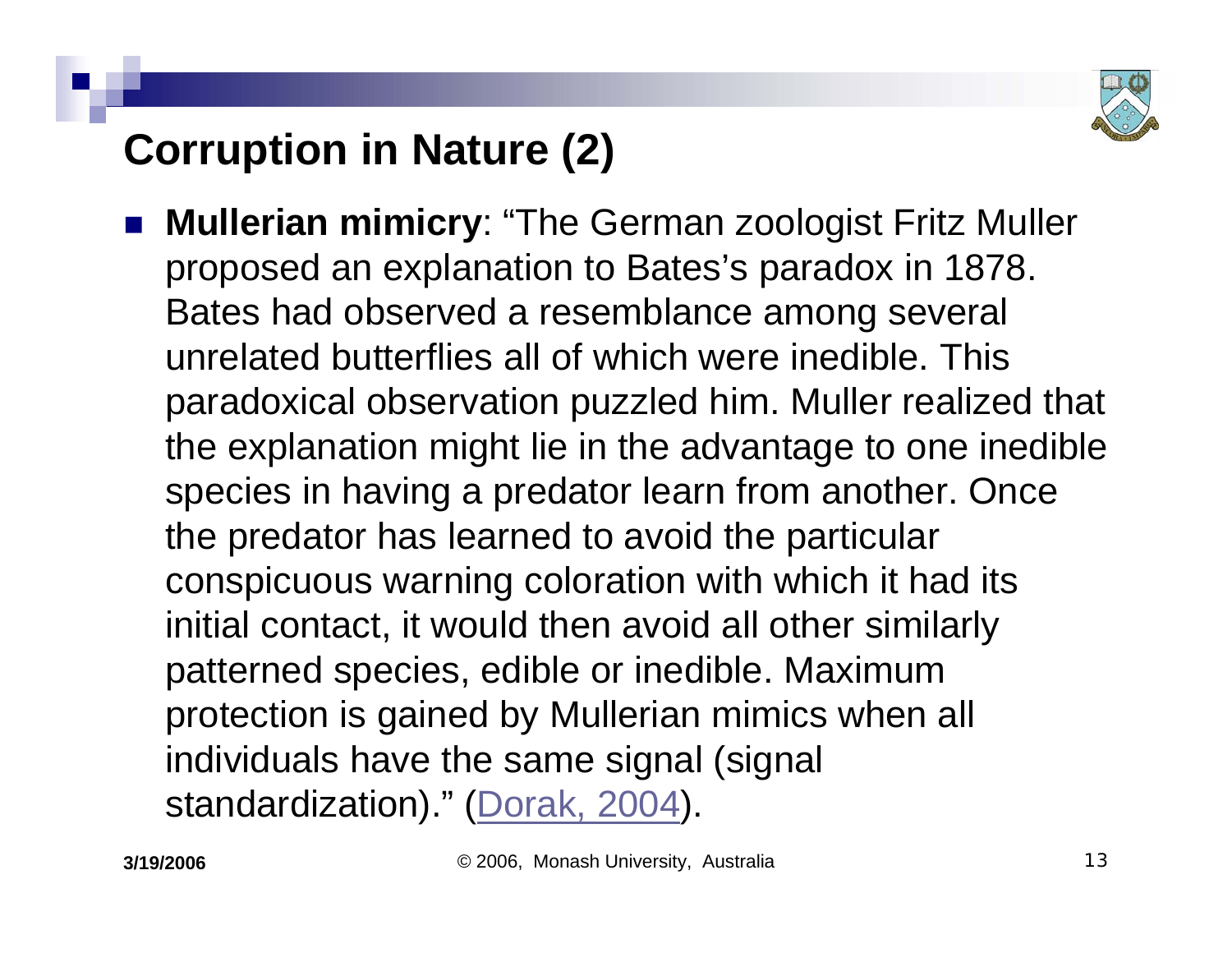

## **Corruption in Nature - Examples**

- H. **Lissocarta vespiformis:** this Peruvian leaf hopper bug mimics the appearance of the *Polybia catillifex* wasp, and exists in two known forms.
- **Sphrodolestes and Hiranetis braconoformis assassin bugs:** <sup>a</sup> number of South American assassin bugs mimic a range of wasp species, the *Hiranetis braconoformis* producing a remarkably good imitation of the *Monogonogastra* braconid wasp.
- **Scaphura katydids:** these relatives of grasshoppers not only appear like wasps in colouration and shape, but also mimic the movements of a wasp when disturbed.
- F. **Arctiid moths:** these Peruvian daylight moths have transparent wings and black and yellow colouration resembling a wasp.
- **Riptortus bug:** nymphs of this Australian species closely resemble the common green tree ant *Oecophylla smaragdina*, both in colouration and shape.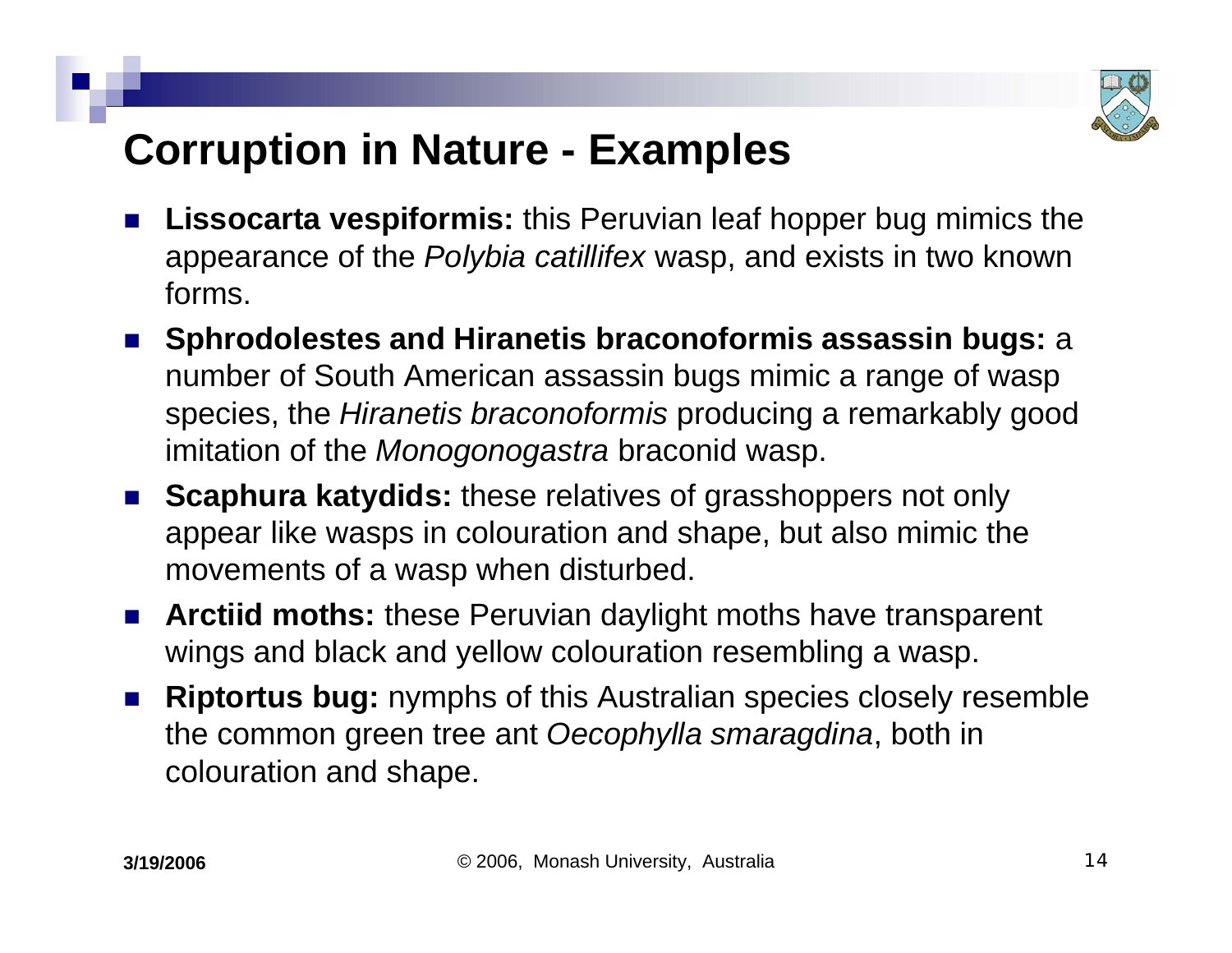

## **Corruption in Nature - Examples**

- H. **Paraluteris prionurus:** this small leatherjacket mimics the shape and colour patterns of the poisonous *Canthigaster valentini* pufferfish.
- F. **Cheilodipterus parazonatus:** this small candinalfish mimics the venomous *sabre-toothed blenny* to deter predators.
- $\mathcal{L}_{\rm{max}}$  **Antennariidae - Angler Fish:** this family of fish has evolved an elongated first dorsal spine which is used to lure prey close enough to be eaten. While these species use their lure to elicit a predatory behavioural response from their prey, they also employ degradation in the form of camouflage to support the subversion strategy.
- F. **Aspidontus taeniatus:** this member of the *blenny* family mimics the *cleaner wrasse* in order to approach larger fish and bite parts off the fins, while avoiding predation.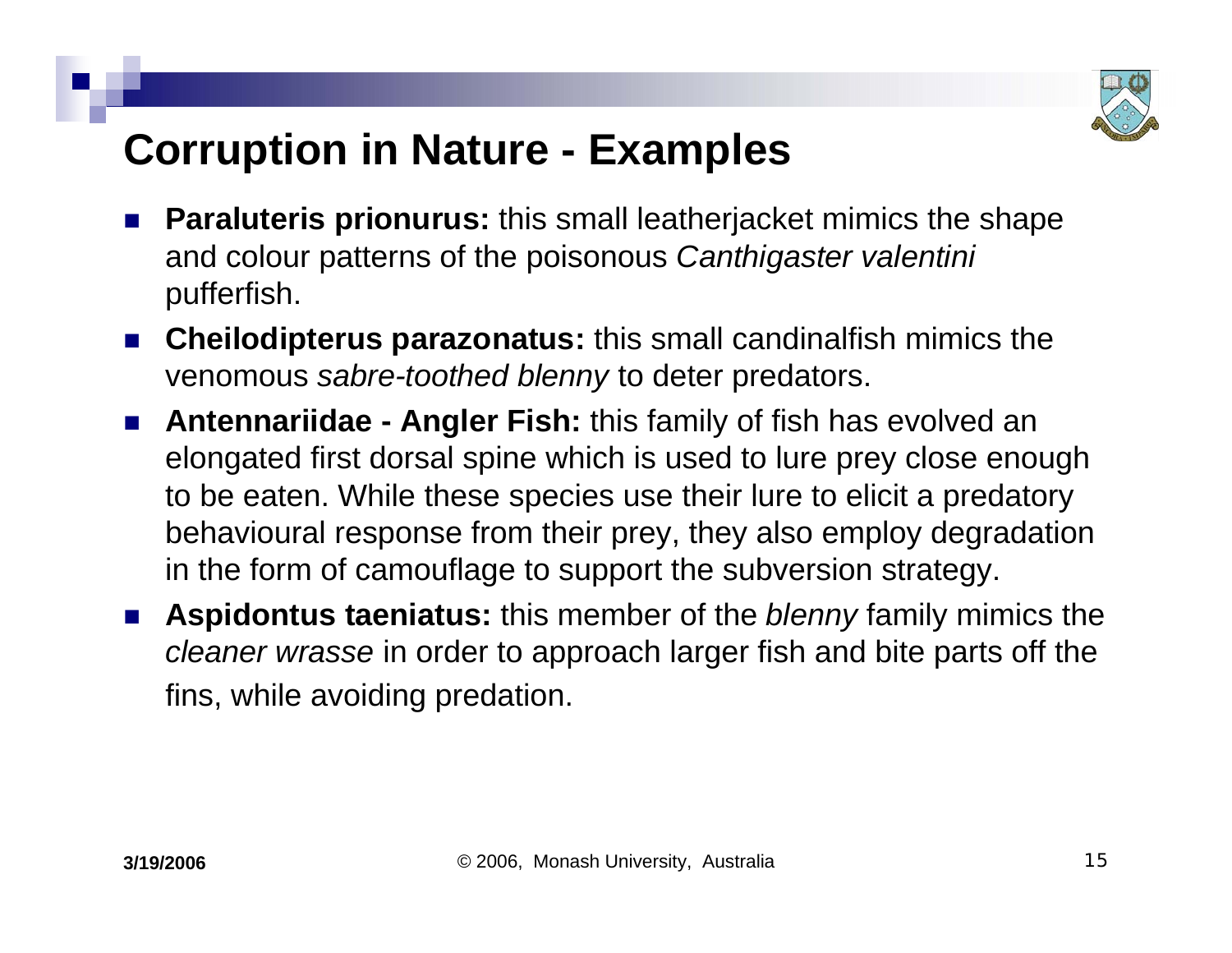

## **Corruption in Nature – Photuris Fireflies**

- F. North American fireflies of the **Photuris** species employ modulation of their light flashes to attract mates.
- However, females of a number of *Photuris* species are also known to alter their modulations to mimic closely related species, in order to lure males of these species as prey.
- Stous notes that "*Photuris versicolor* is known to prey on eleven species of firefly, and twelve other *Photuris* species prey on at least two, or more, species. On the flip side, one prey species in Florida has 6 predators, therefore there is overlap between *Photuris* species in their flashing [behaviour]".
- F. ■ These behaviours include luring other species close enough to perform an aerial attack, or hovering in the vicinity of a female which is signalling to ambush arriving males. Refer (Stous, 1997).
- $\mathcal{L}^{\text{max}}_{\text{max}}$  *The Photuris which lures other species is performing in effect the electronic warfare technique known as meaconing, refer (Schlesinger, 1979). The related variants of these behaviours reflect many established electronic warfare techniques such as manipulation of Identification Friend Foe signals.*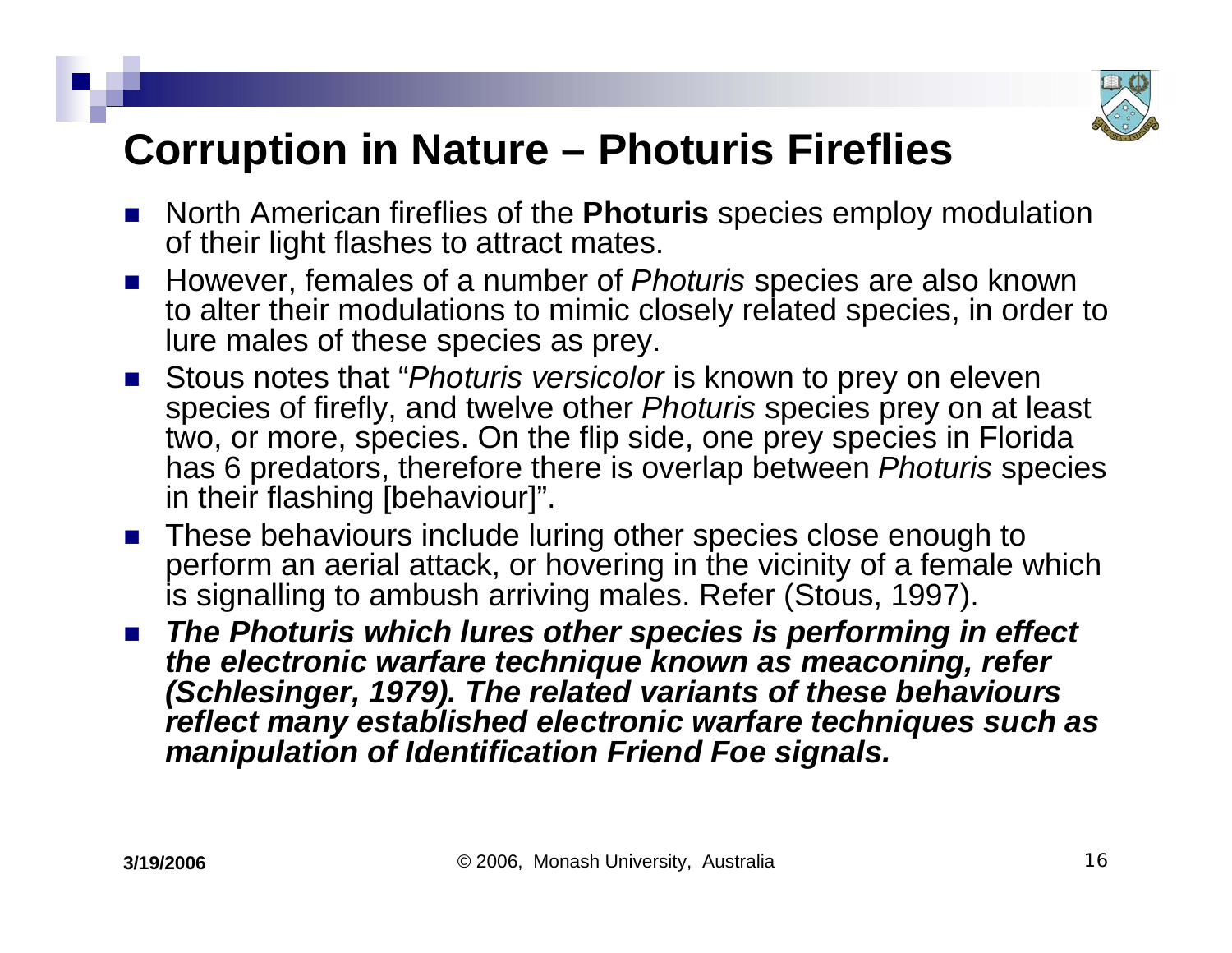

# **Denial (via Destruction) in Nature**

- $\mathbb{R}^3$  Denial via destruction is centred upon techniques which disable or impair the basic function of an opponent's sensory apparatus or 'receiver'.
- Noxious or toxic fluid discharges or aerosols which can irritate another specie's olfactory or taste sensor or eyes represent good examples.
- A wide range of species employ this technique, although not as many as employ the preceding strategies.
- **Unlike the preceding strategies which might require** modest investment in material and energy, maintaining glands with noxious or toxic chemicals does incur a cost, and with a limited reservoir may only be effective for a single encounter with a predator.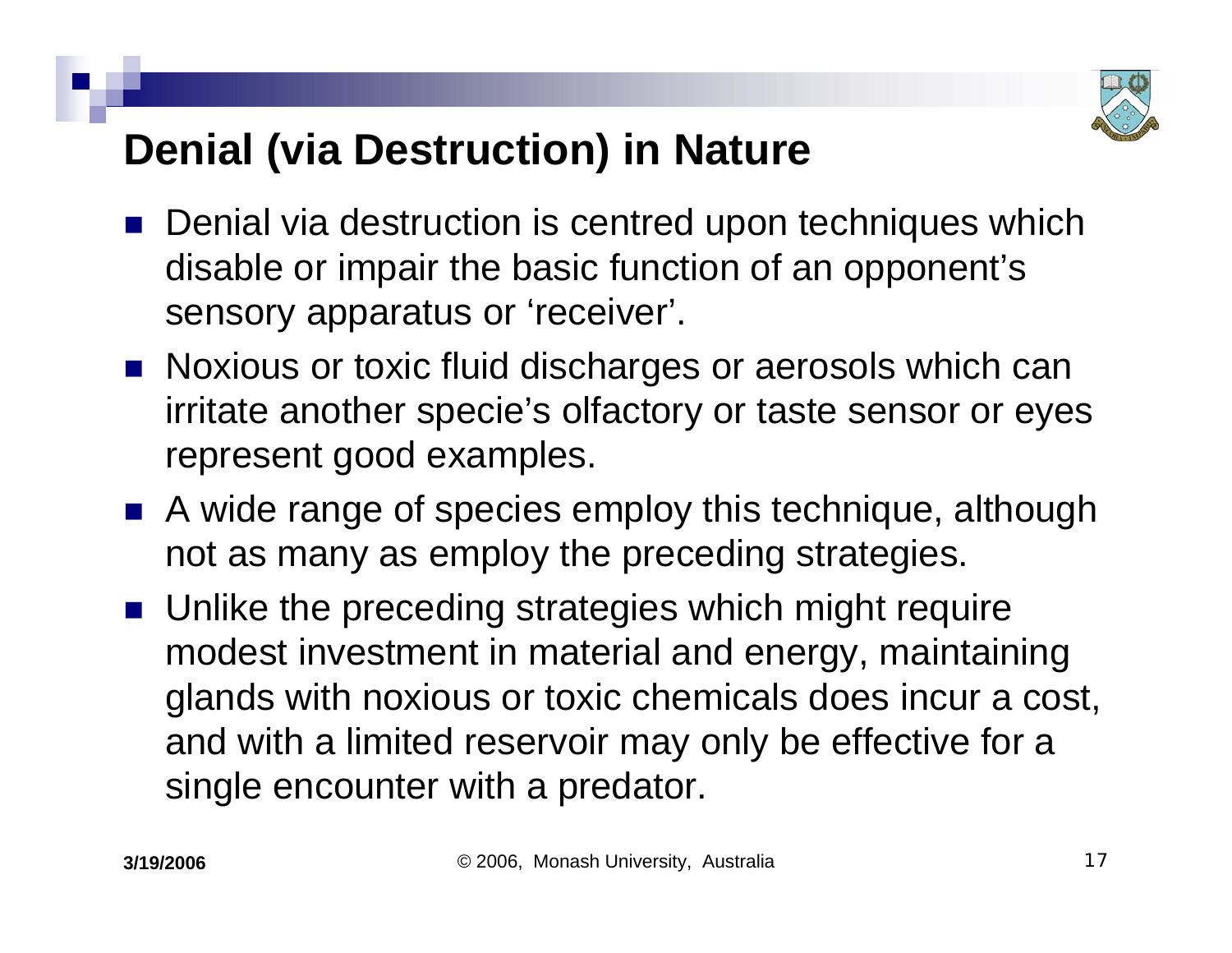

## **Denial (via Destruction) in Nature - Examples**

- **Stink Bugs:** a very wide range of stink bug species exist. When disturbed, these typically release a foul smelling aerosol which impairs the ability of a predator to precisely locate the bug by smell.
- **Blattodea - Cockroaches:** a number of cockroach species will spray a noxious fluid when disturbed, again to impair the olfactory sense of the victim.
- **Anisomorpha buprestoides:** this North American walkingstick insect will spray an irritant fluid into the eyes of a predator if threatened.
- **Sepioidea Cuttlefish:** close relatives of squid, will blind predators by discharging a cloud of ink.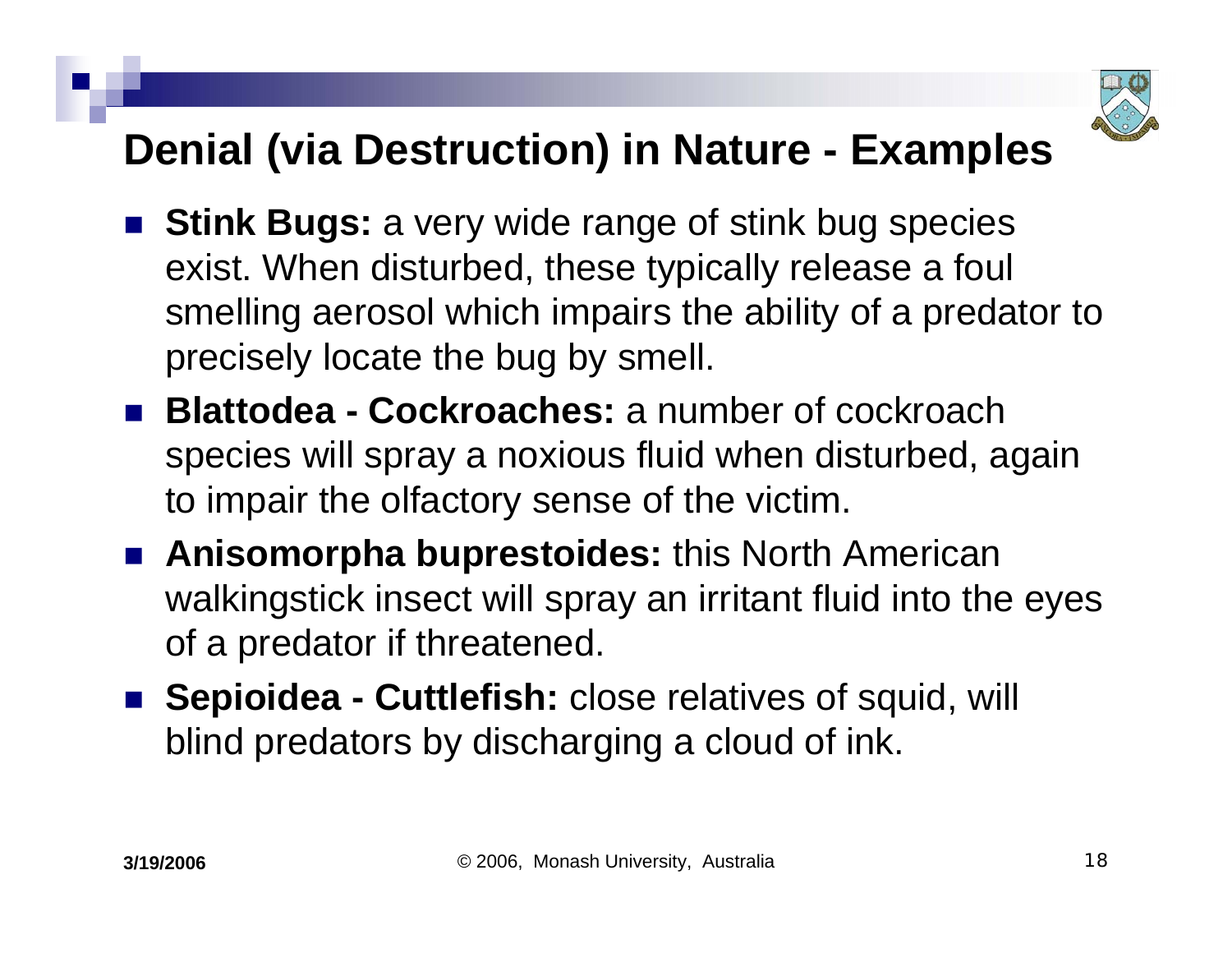

# **Denial (via Subversion) in Nature**

- Subversion is a technique which is used in nature, albeit not as frequently as the other three canonical strategies.
- As it is a more complex strategy to execute, this might explain why it is less common than simpler strategies.
- $\blacksquare$  In practice subversion is often used as the latter phase of a compound strategy, in which very often corruption is employed to gain entry to the victim's system.
- While subversion is the most complex of the four strategies to execute, it is the most devastating to the victim, as it directs the victim's internal resources to a self destructive end. A prerequisite for a subversion attack must be some vulnerability in the basic algorithm which drives the victim system's behaviour.
- The following examples are cited in (Dawkins, 1982).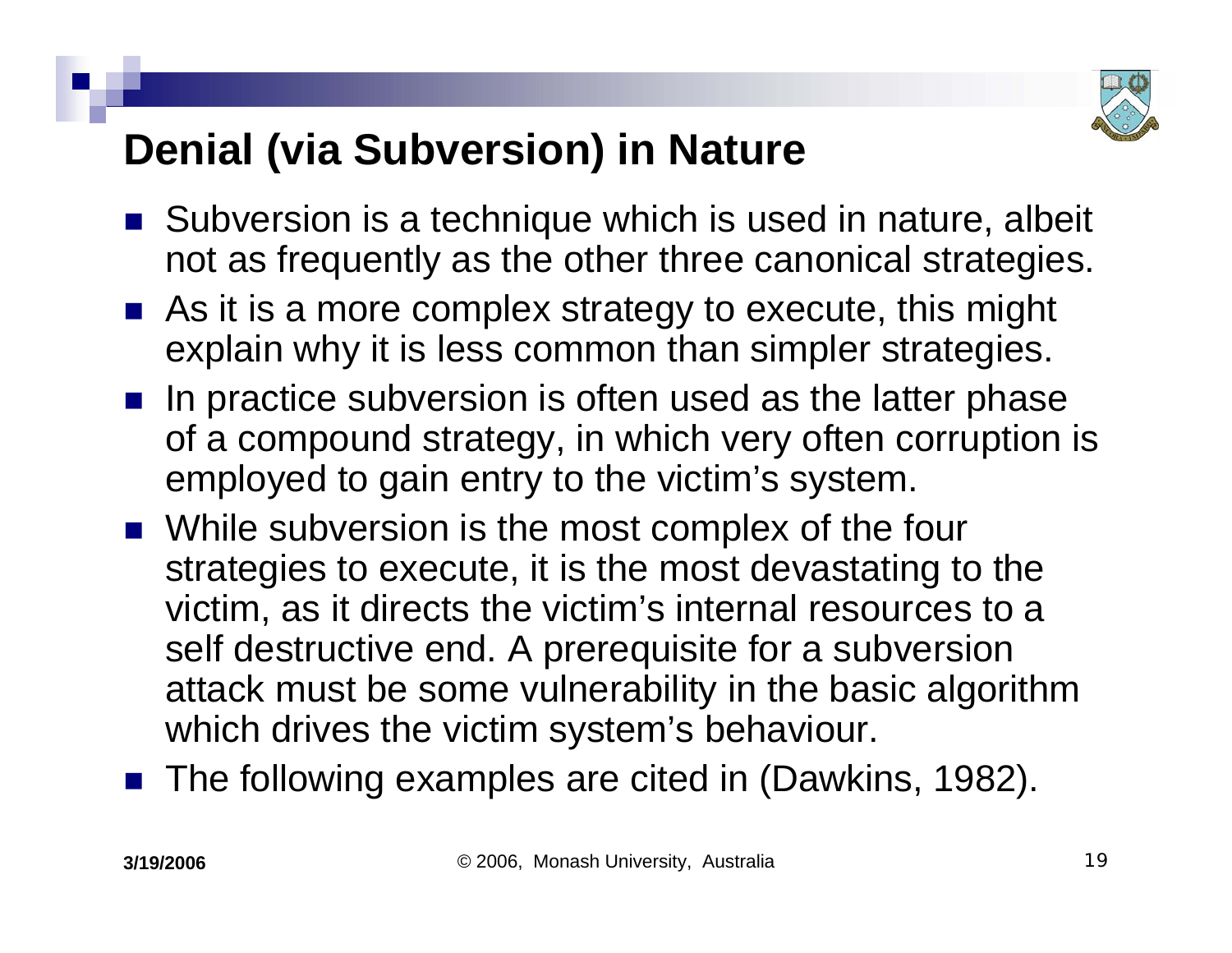

# **Denial (via Subversion) in Nature - Examples**

- **Cuculus canorus:** The cuckoos subvert the nervous system of the host parent, in order to addict it to the feeding of the cuckoo. Dawkins argues that the subversion performed by the cuckoos might actually be corruption insofar as the cuckoo has elicited a functionally normal albeit misdirected behavioural response from the victim, refer p70 in (Dawkins, 1982). The distinction between some forms of subversion and deceptive behaviour can often be subtle.
- **Bothriomyrmex regicidus and decapitans:** Queens of these 'cuckoo' ant species will invade another ant colony, kill the queen and seduce the colony worker ants into rearing the usurper's brood.
- $\mathcal{L}_{\text{max}}$  **Monomorium sanschii:** Queens of this 'cuckoo' ant species will will invade another ant colony and emit a chemical which alters the behaviour of the victim ants. These will attack and kill their own queen, adopting the invader as their new queen. If we view the ant colony collectively as part of a survival machine for the queen (a valid, but not uniquely so, perspective) then this is a major example of functional subversion of the target system.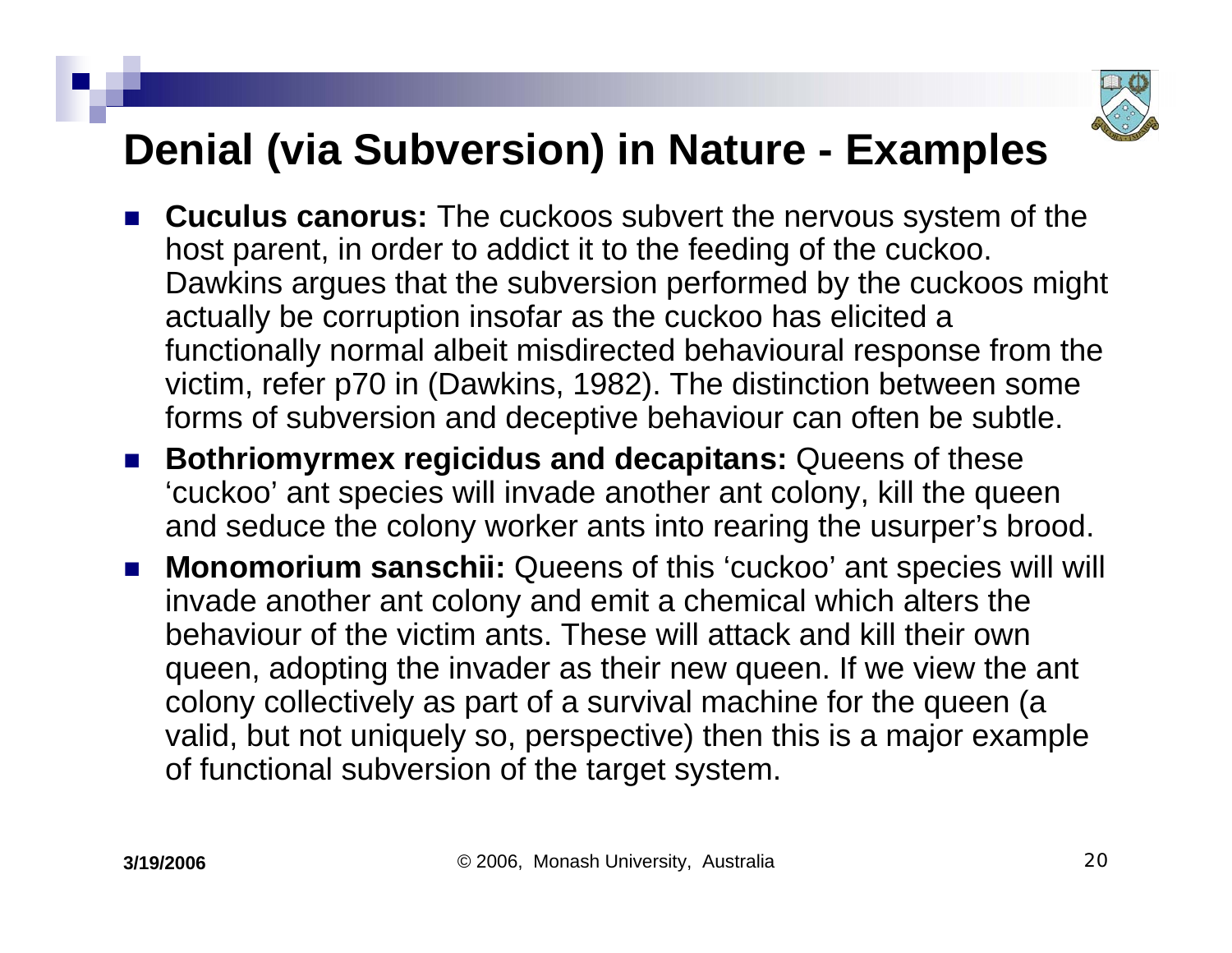

# **Denial (via Subversion) in Nature - Examples**

- H. **Molothrus ater:** The brown-headed cowbird can elicit preening behaviour from bird species which do not typically preen. Again, this is an example of subversion, as the bird wastes time preening its attacker (while superficially benign, this is an attack, since the victim bird species is wasting time and energy doing the preening), a behaviour that is not a part of its established repertoire.
- **Hymenoepimecis:** The parasitic *Hymenoepimecis* wasp attacks the *Plesiometa Argyra* spider. The victim is stung into temporary paralysis. The *Hymenoepimecis* then lays an egg on the spider's abdomen; the egg hatches into a larva that grows by sucking the spider's internal fluids. The larva induces the spider to build a cocoon web, and then moults, after which it kills and eats the spider. Finally the *Hymenoepimecis* larva spins its pupal cocoon hanging by a line from the cocoon web. This subversion is chemical in nature, refer (Eberhard, 2000).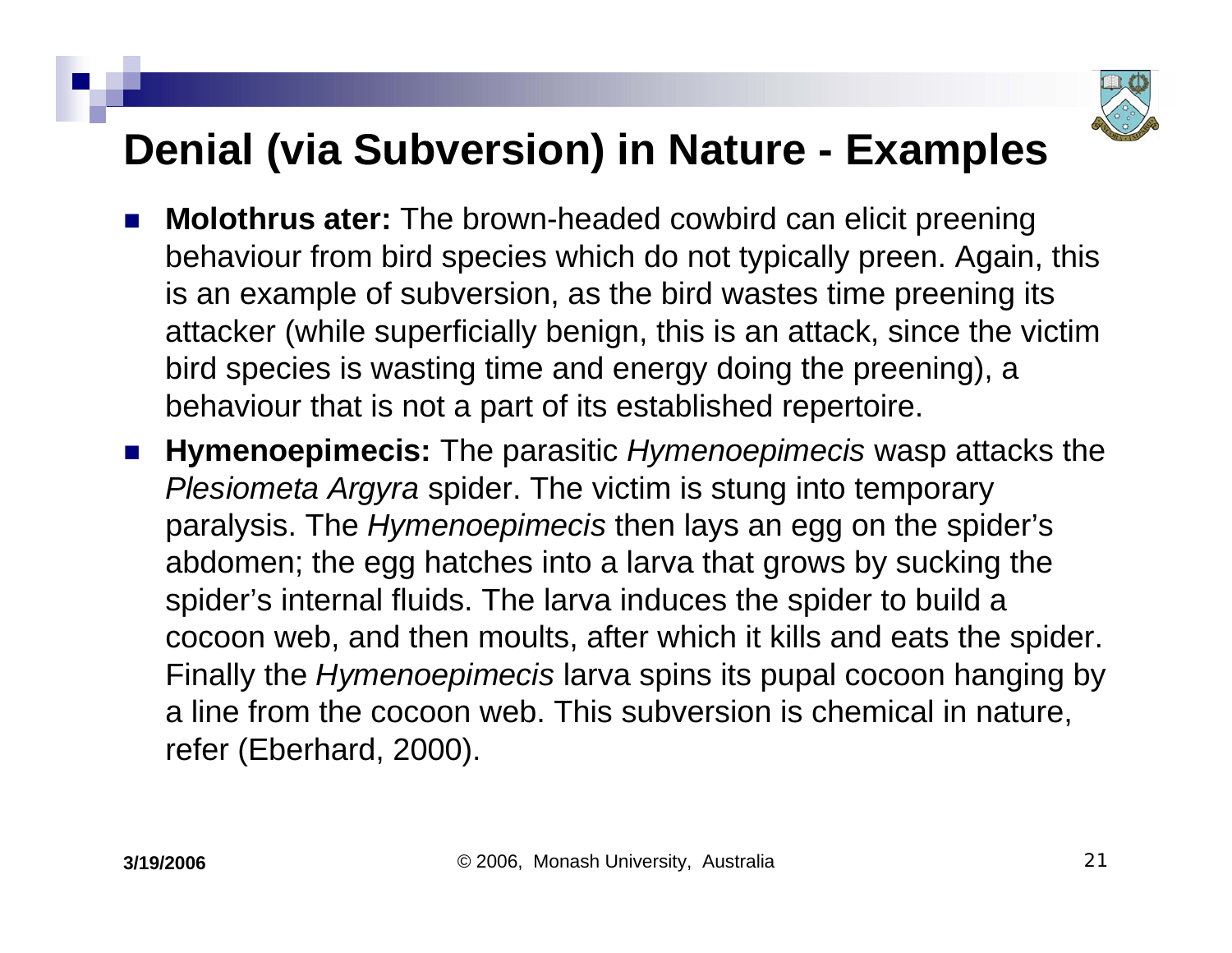

# **Key Points**

- 1. Nature is clearly abundant in instances where one or more of the four canonical strategies of Information Conflict have evolved as survival aids.
- 2. Against the three test criteria we defined to establish that these strategies are indeed evolved features of species, even a cursory browsing of several respectable texts yields a large number of valid examples.
- 3. The notion that information conflict is a behaviour unique to highly intelligent species, or a feature of social systems alone, is not scientifically supportable.
- 4. Evolutionary histories of most of the species cited in the examples predate hominids considerably.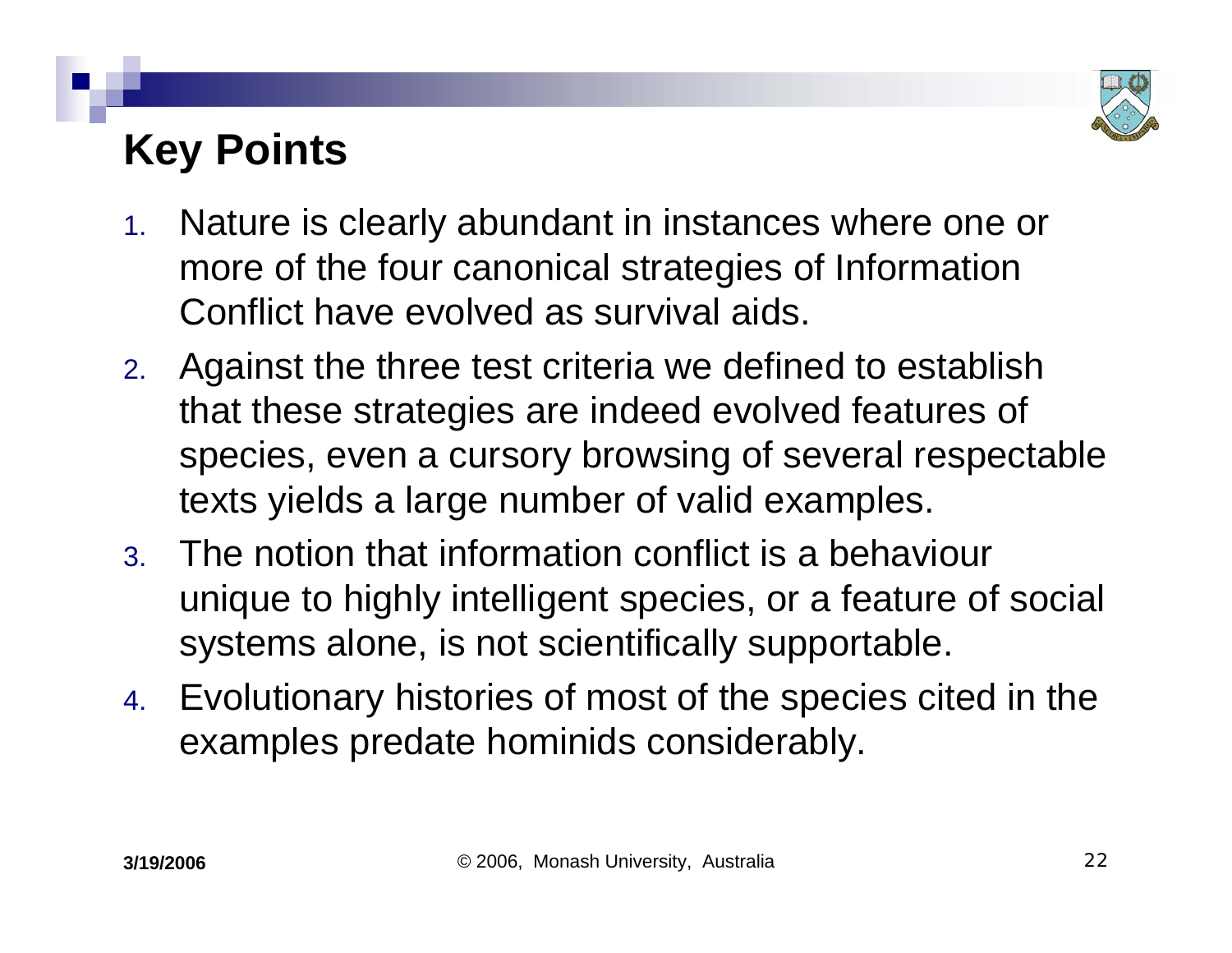

# **Key Points - Continued**

- 5. An open question at this stage, given the immaturity of research in this domain, is the extent to which information conflict impacted the evolution of intelligence in man.
- 6. Texts on evolutionary psychology, eg (Badcock, 1995) and (Miller, 2000) present many examples which would qualify as information conflict, especially in mating behaviours.